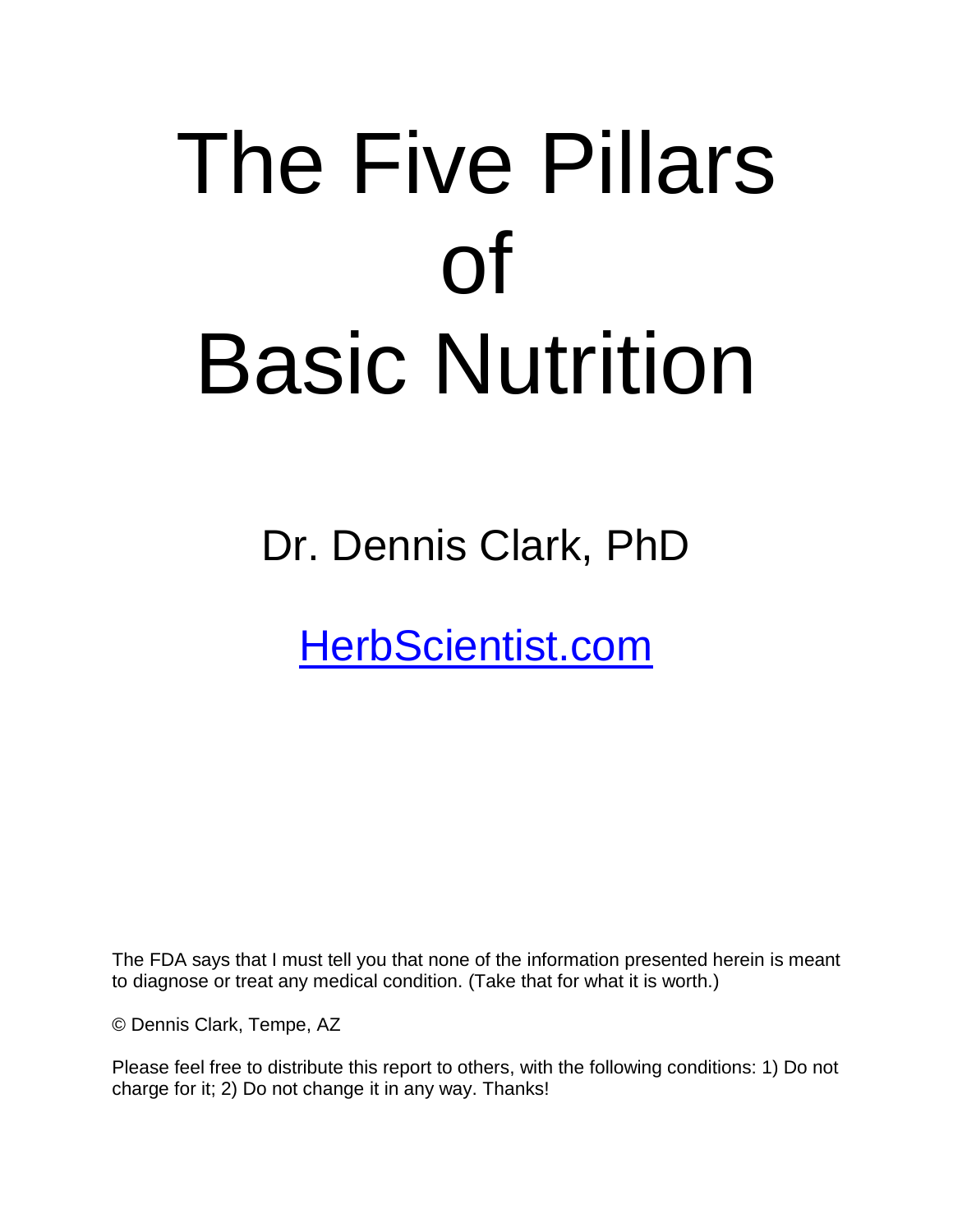# The Modern Need for Nutrition

Our modern fast-paced, high-stress lifestyle demands more dietary support for good health than ever before. Unfortunately, the mass-produced food supply is not up the task as much as it used to be. Fast food is infamous for being poor in nutrition. However, even if you consumed only the best foods that you could find at your grocery store, you would still come up short in two health-damaging ways: 1) Low nutrition - fruits, vegetables, meats, fish, and dairy are all less nutritious than they were just 50 years ago; and, 2) Toxic overload - the nightmare of additives, some of which are on product labels and too many of which are hidden from the public's view, is absolutely ruining the health of our nation.

If you take any kind of prescription or over-the-counter medication, if you are overweight, if you already feel stressed or short on good sleep, if you suffer from arthritis or other chronic disorders of any kind, if you get the flu or other infections regularly, if you have nagging injuries that won't fully heal, or if you have just about anything that is not quite right with your health, then you will benefit from improving your nutritional intake.

# The Most Important Pillars of Nutritional Supplementation

The old adage that an ounce of prevention is worth a pound of cure is valuable and timeless wisdom. Good nutrition is still the foundation for preventing or alleviating all kinds of health problems. Since food alone is no longer good enough, modern science has provided a dizzying array of supplements to boost your well-being. Thousands of research articles are published every year on the benefits of vitamins, minerals, herbs, and other kinds of supplements. Fortunately, supplementing for good basic nutrition is simple and starts with only five primary kinds of support:

#### **1) Vitamins and Minerals**

Just knowing the minimum Daily Values is a key starting point.

#### **2) Probiotics**

Replenishing friendly gut bacteria does much, much more than support digestion

#### **3) Enzymes**

Your body depends on enzymes for everything, although you don't always make enough of the right ones in the right amounts to stay healthy.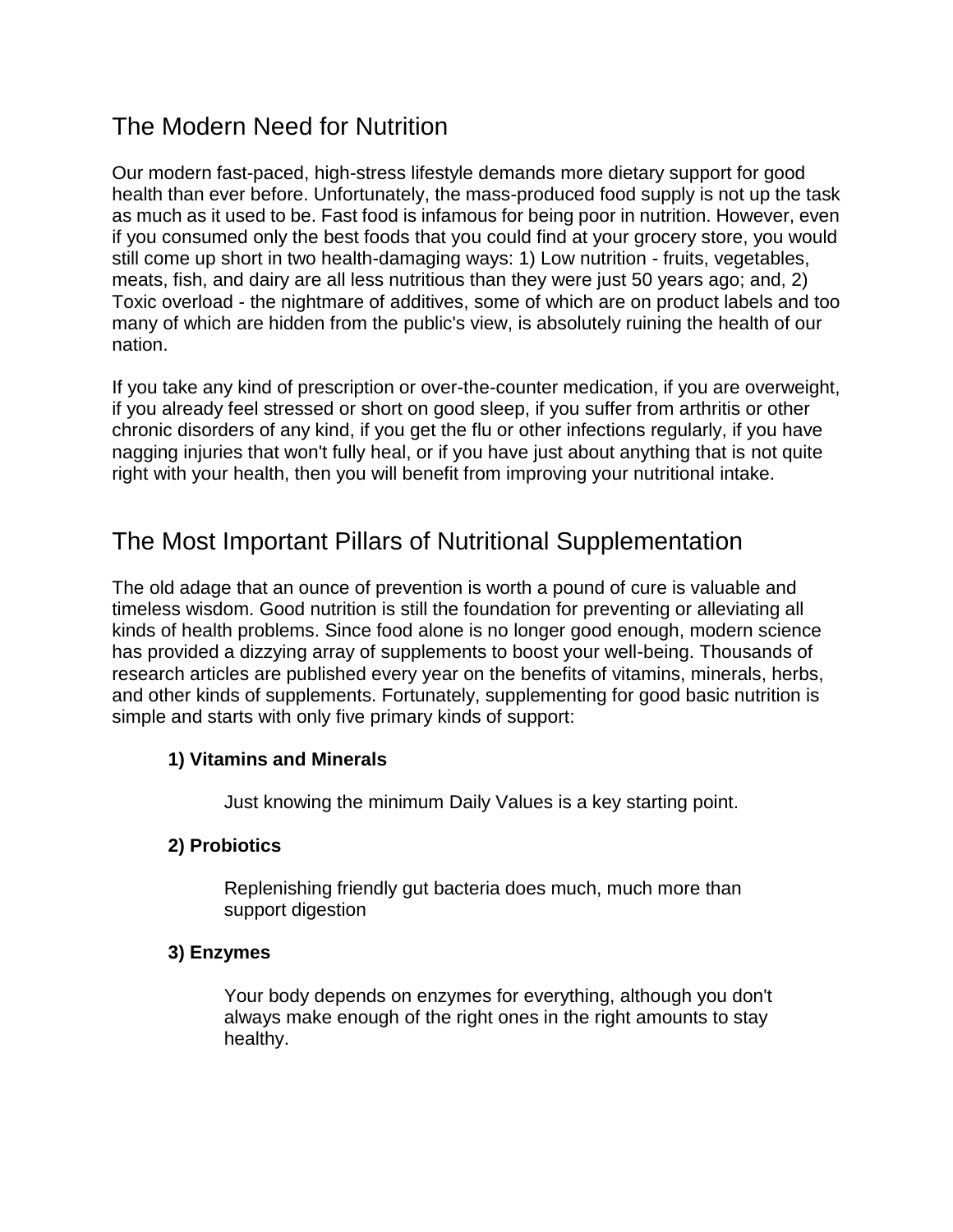#### **4) Essential Fatty Acids**

The most important key to fighting the cause of almost everything that goes wrong in your body: Inflammation.

#### **5) Greens Formulas**

All the benefits of several servings of whole foods in a single daily dose.

The challenge that you may have is choosing the best supplements for each of The Five Pillars of Basic Nutrition. This guide is aimed at helping you make these choices.

### Philosophy on Product Recommendations

Clients in my nutrition store often asked me about product recommendations from the supplements that we had on the shelf. I was gratified to explain why certain products were my choice, and what was good about the top manufacturing companies that made them.

The best of the best companies, however, are very few. Our store offered products from the best ones that I could find. We still offer some of them through our online nutrition store. Details about them and how to get them are mentioned where appropriate in this report.

Complete nutrition rests on what I call the five pillars approach, each pillar being an overall category that typically requires addressing for a sound approach to supplementation.

Herewith are the Five Pillars that I refer to:

# Pillar One -Vitamins and Minerals

Vitamins and minerals are essential for life, so you must take them into your body to be healthy. Depending on your diet and any other supplements that you are already taking, you may be able to meet your minimum requirements with a basic multivitamin and multimineral supplement as long as it absorbs well and doesn't contain harmful additives. On the other hand, when you want to take a more complete multivitamin-multimineral product for optimum wellness, you will want one that offers the full complement of vitamins and minerals in abundance. It is absolutely crucial for your health to get a balance of vitamins and minerals from a combination of diet and supplements.

Vitamins and minerals are an obvious choice for the first of the Five Pillars of Basic Nutrition. However, you have to choose your multivitamin and multimineral supplement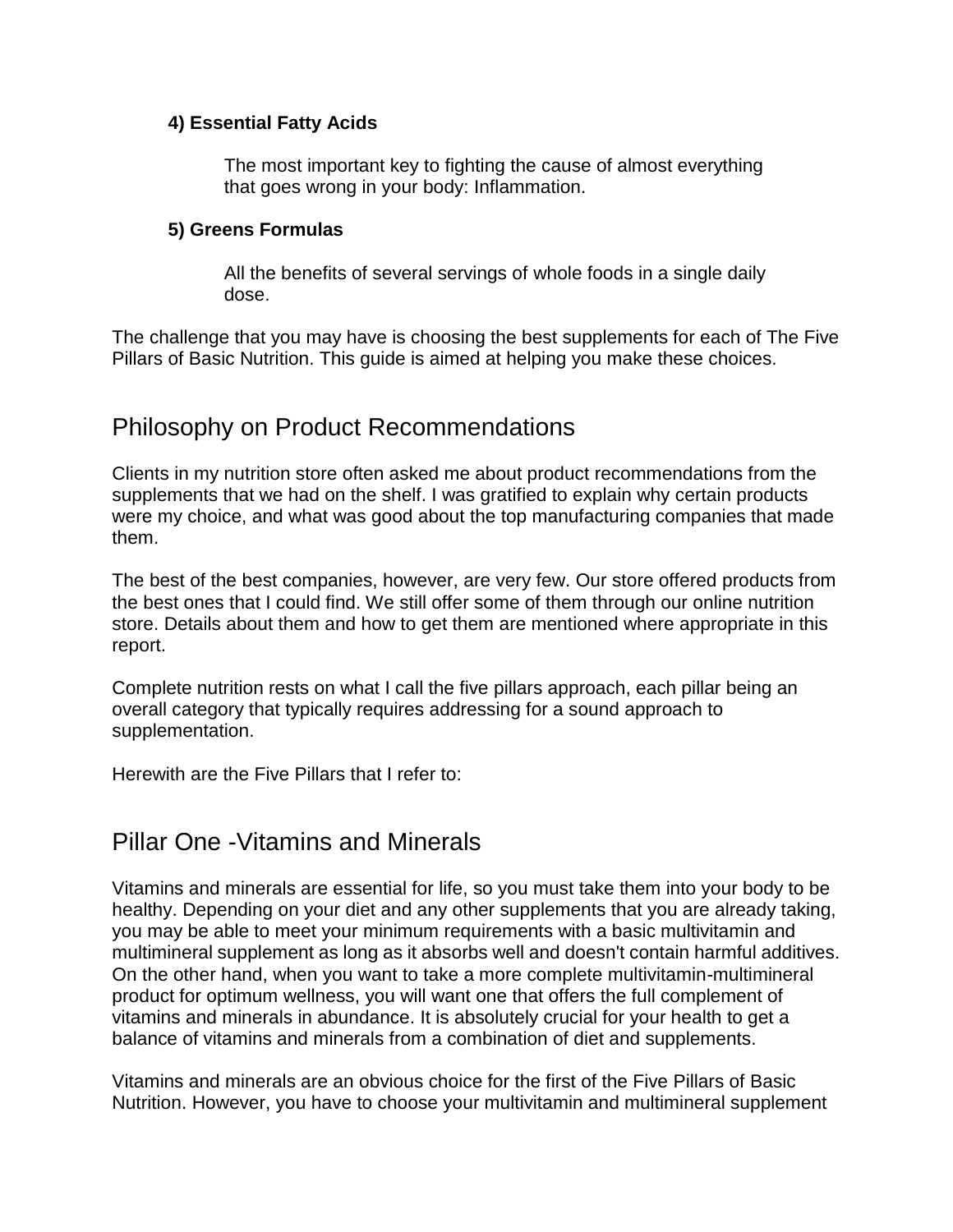wisely for optimum wellness, meaning the right ingredients in the right amounts, without harmful additives. Not all products fulfill these basic requirements. You can actually get poisoned by some brands.

#### **Multivitamins**

I have discovered some surprising ingredients listed on the labels of certain mass produced vitamin products, including sugar, aluminum, antifreeze, artificial coloring, trans fats, and synthetic preservatives. (You will find a list of such nasty surprises in the ingredients of Centrum vitamins, for example. Simply amazing.) As a chemist, I find these to be very puzzling ingredients in products that are supposed to be good for your health. For you, these kinds of ingredients are nothing but bad news.

Furthermore, some products don't dissolve fast enough to do you any good. All you have to do is put a capsule or tablet into a glass of water, maybe with a little vinegar (or swimming pool acid, if you have it) to simulate the acidity of the stomach, and wait until it dissolves. If it takes more than 20 minutes, then it won't fully release all of the ingredients in your stomach fast enough to be effective. Tablets are usually the biggest offenders, because they have to be packed with a heated glaze to hold them together, and sometimes this glaze is too hard. As gross as it may seem, it is true that intact vitamin pills show up in raw sewage. Pills that don't dissolve provide no benefit to you.

The question of how many vitamins you should consume every day has a very simple answer, since there are only 13 vitamins in the first place. Your body must have them all. On the other hand, the question of how much of each vitamin you need is not so simple to answer. Your age, size, diet, metabolism, health status, and many more variables are important for determining your needs. Even your exposure to sunlight can be a factor, since your body makes vitamin D when your skin absorbs UV light.

Federal standards for the daily values of vitamins, meaning the recommended amount you should consume every day, are derived mostly from the minimum levels that prevent diseases due to vitamin deficiency. These include old-time health disorders such as night blindness, beriberi, pellagra, anemia, dermatitis, birth defects, scurvy, rickets, and bleeding disorder. These minimum standards do not lead to optimum wellness. Indeed, recent research on vitamins C, B-3 (niacin), B-6, B-12, D, and E show optimal doses to be many times more than the federally defined daily value.

#### **Multiminerals**

Federal standards also define the daily values of minerals. As with daily values of vitamins, those of minerals are generally the minimum for preventing deficiency diseases. Again, these minimum standards do not lead to optimum wellness. And again, recent research shows optimal doses to be higher than the recommended daily values for several minerals. In fact, one mineral, strontium, has no recommended daily value at all. Yet strontium is the most important untapped key mineral for strengthening bones and preventing and reversing osteoporosis.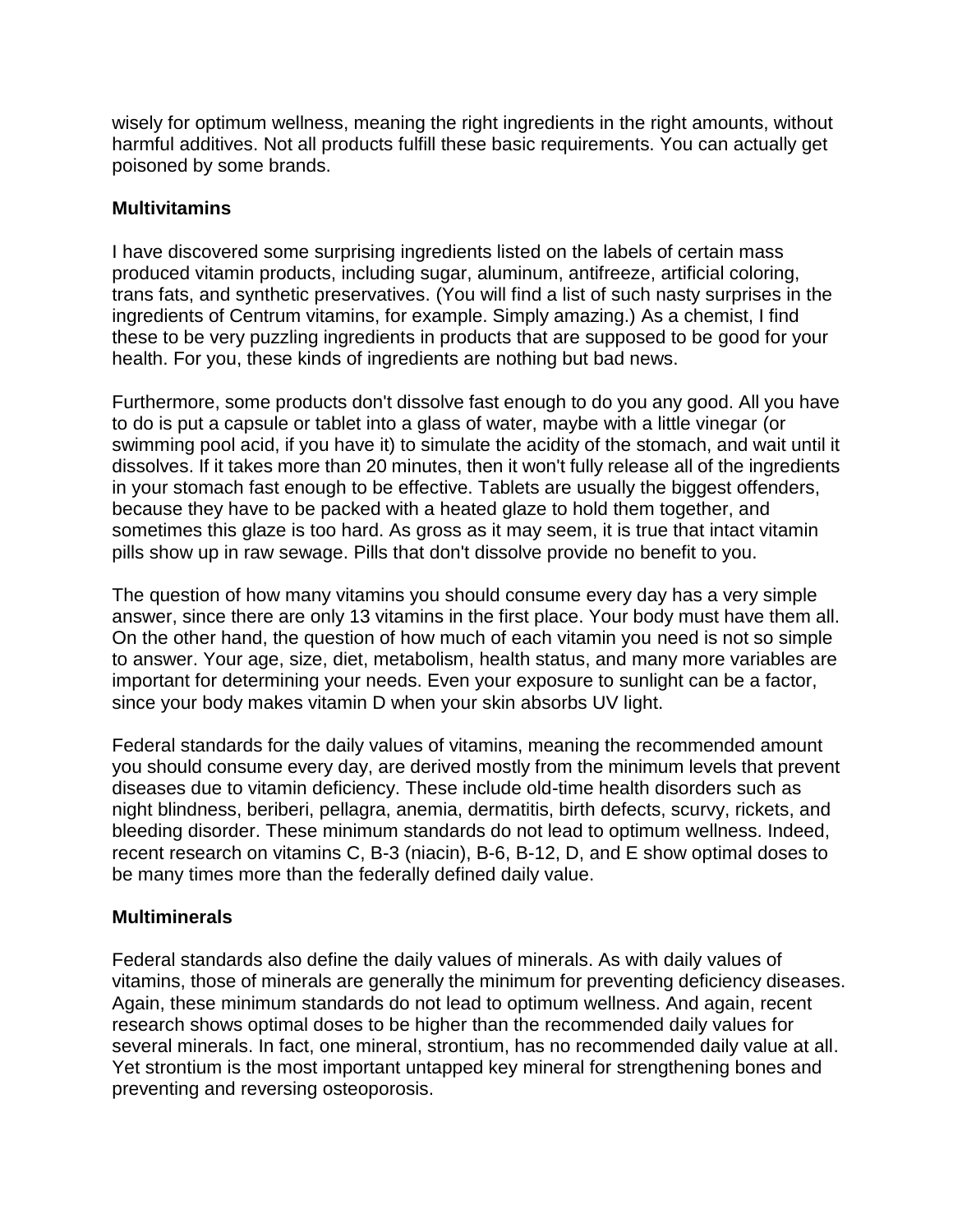Here's another surprise for you: Another mineral, iodine, has such a low daily value that, based on clinical studies over the past 10 years, optimal health would require you to take 100-400 times that much. Iodine is almost entirely lacking in every common food that you eat. The consequences for iodine deficiency are enormous and lead to such problems as breast cancer, fibrocystic breast disease, uterine fibroids, prostate cancer, fatigue, impaired immune function, and overweight. In addition, the World Health Organization says that iodine deficiency is the largest single cause of mental retardation worldwide.

#### **What to Do Now**

First of all, choose a product that offers you the best overall combination of multivitamins and multiminerals that are available for your needs. Most retail stores do not have the best products, so I have selected two that I think offer the best combination of completeness and cost.

The one that I use myself is from a company, Pure Encapsulations, that manufactures supplements for use by professional health practitioners. It is:

#### [Nutrient 950](http://doctorsnutritioncenter.com/shop/category/vitamins-and-minerals/)

Note that Nutrient 950 also comes with these options: regular; without iron; without iron or copper; without iron, copper, or iodine; with NAC; with extra vitamin A and without iron or copper; and with extra vitamin K. When you click on that link just above, you will be directed to a page that offers all of these formulas.

#### **What About Strontium?**

A patented strontium-containing drug is already being prescribed in Europe for treating osteoporosis. It will be in the U.S. soon, in its patented form as strontium ranelate. However, even though the patented drug is very costly, it is no better than the more common, non-patented form that has been used in clinical research for decades: strontium citrate. Doctors will be impressed with the new drug, even though research on strengthening bones with strontium has been public knowledge since about 1930. I have seen a lot of excellent published research on this mineral for preventing and reversing osteoporosis.

The best product that I have found is one made for doctors. It is a high grade strontium citrate from Pure Encapsulations, which is available through our online store at Doctors Nutrition Center. This is the one that I take myself and that I give to my mother. Her doctor found that her osteoporosis was stopped after about 6 months on this product, which is a common result.

#### **Strontium Citrate [by Pure Encapsulations](http://doctorsnutritioncenter.com/shop/strontium-citrate-pure-encapsulations/)**

If you or anyone you know has osteoporosis or osteopenia, strontium is probably your best chance for strengthening your bones. It certainly won't happen if you are taking any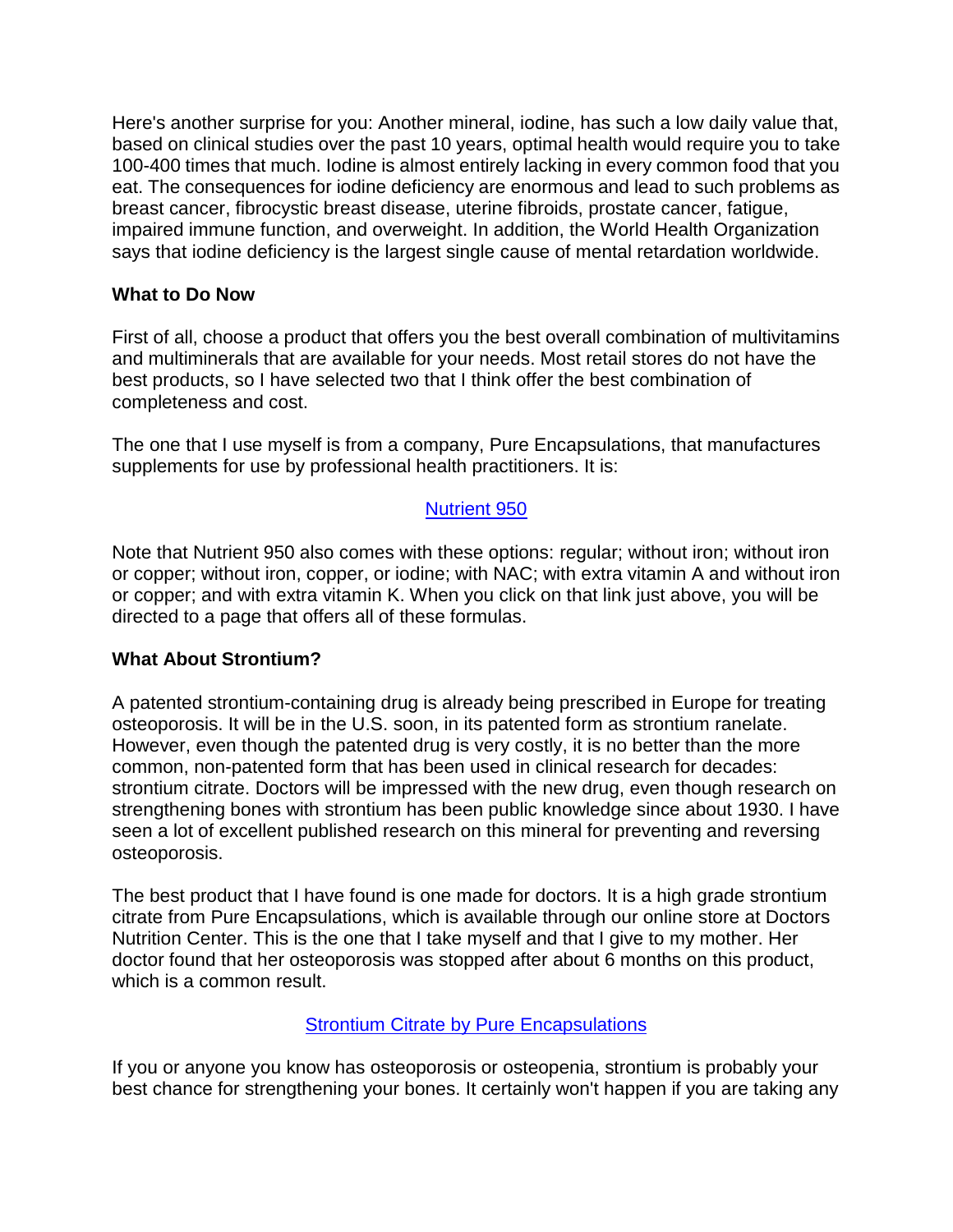bisphosphonate drugs such as Fosamax or Boniva - these drugs are horrible for bone health. Loose teeth is a common side effect, and incidence of hip fractures goes up over time on these drugs. Enough said for now.

#### **What About Iodine?**

This mineral merits its own separate book. Indeed, at least one full book has already been written about iodine. Dr. David Brownstein is America"s premier physician on the importance of iodine supplementation. His book is, "Iodine: Why You Need It, Why You Can"t Live Without It.". Dr. Brownstein"s clinical experience reveals how iodine deficiency, which affects about 95% of us, underlies breast cancer, prostate cancer, hypothyroidism, fibrocystic breast disease, uterine fibroids, fatigue, and even overweight.

Dr. Brownstein"s research is based on the use of a certain iodine product called Iodoral. It is one of the few iodine products that provides both of the crucial forms of iodine: the elemental form and the iodide form (most other products only contain the iodide form, which is insufficient for all cell types in your body). Because of his recommendation, we have offered it through Doctors Nutrition Center for the past few years, and continue to do so (see link below).

[Iodoral \(Iodine Supplement\)](http://doctorsnutritioncenter.com/shop/iodoral-multi-iodine-complex-optimox/)

## Pillar Two - Probiotics

Probiotics seem to be the least well-known of the basic components of nutrition. Some people are still surprised to find out how important it is to consume bacteria on purpose. And that is exactly what probiotics are - dietary bacteria that benefit your health. You will be healthier when you eat bacteria with breakfast (and with all other meals, too)! In fact, probiotics are so important to your health that I have written an entire book on the subject. (I would be glad to send you the electronic version at no charge. Just send me a note through my ["Contact Us"](http://doctorsnutritioncenter.com/contact-us/) page at DoctorsNutritionCenter.com.) I have also posted a more extensive article on this topic here: Probiotics – [Bacteria That Are Crucial for Good](http://doctorsnutritioncenter.com/probiotics-bacteria-that-are-crucial-for-good-health/)  [Health.](http://doctorsnutritioncenter.com/probiotics-bacteria-that-are-crucial-for-good-health/))

Meanwhile, the most important information for you to know is what probiotics are and what they do for you. The following fills in those gaps for you.

#### **What Are Probiotics and What Do They Do for Your Health?**

The simple definition of probiotics is: dietary bacteria that provide health benefits.

The importance of probiotics rests on what they do to replenish and enhance the bacteria that are already in your digestive tract, starting in your mouth and continuing all the way through your stomach, small intestine, large intestine, and out the other end. Keep in mind two facts: 1) When your GI tract is healthy it houses more than 400 kinds of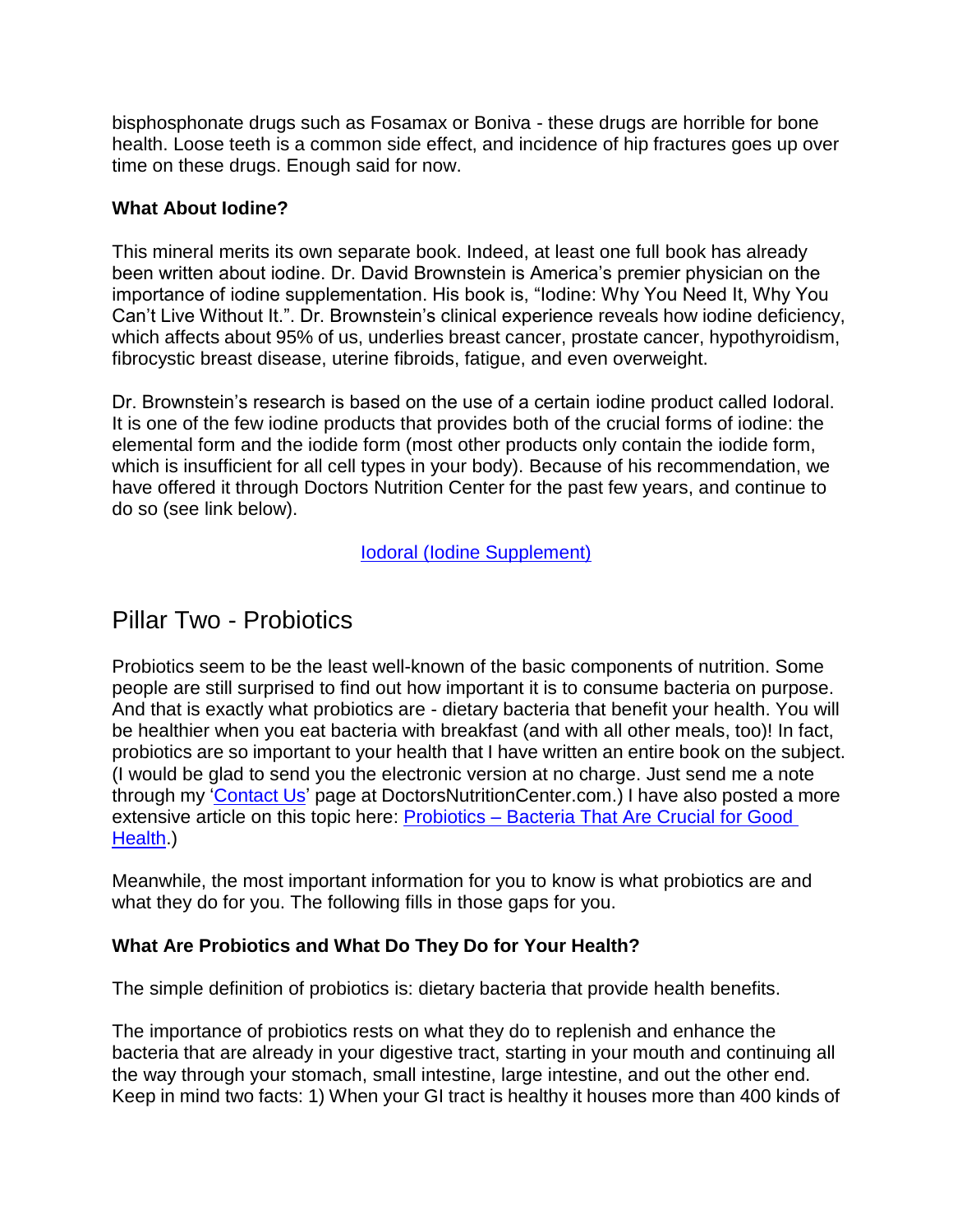(mostly) friendly bacteria; 2) When your friendly bacteria are harmed, your digestive system and your immune system will suffer damage. Yes, your immune system: more than 70% of your immune cells come from your small intestine, whose health depends on good bacteria.

I am often asked for advice about natural approaches to helping with GERD, acid reflux, constipation, diarrhea, IBS, Crohn's Disease, and other digestive disorders that seem to afflict every other person I talk with. What I always say is that, if you suffer from any one of these disorders and have used antacids or antibiotics, then you have destroyed your friendly bacteria to the extent that your digestive problem can only get worse. All of the available drugs, prescription or over the counter, are destructive to your bacteria and therefore to your health. This is where probiotics come to the rescue, because they will put your bacterial balance back on track and provide what may seem to be miraculous results.

In addition, more than 100 disorders show positive responses with probiotics. The most common of these are:

Diarrhea, from infections by rotavirus Infections of the urinary tract or female genital tract Irritable bowel syndrome Bladder cancer recurrence The length of time an intestinal infection lasts that is caused by a bacterium called Clostridium difficile ("C-diff") Pouchitis (a condition that can follow surgery to remove the colon) Atopic dermatitis (eczema) in children Infections by bacteria, viruses, and fungi Candidiasis – yeast overgrowth (women AND men!)

#### **Are Probiotics Important If You Are Already Healthy?**

The earliest scientific explanation linking health and probiotics came from Dr. Elie Metchnikoff in the early 1900s. Dr. Metchnikoff found that many Bulgarians were more than 100 years old and still in good health. By studying these people and their lifestyle, he determined that the live cultures of bacteria in their yogurt were a key factor in their health and longevity. This groundbreaking research more than a century ago has been confirmed many times. The main point is that probiotics are important for health and longevity. (Modern yogurt isn't the same as it was back then, so this food is not the wonderful source of probiotics that it used to be.)

The general actions of probiotics that lead to so many health benefits are very powerful, including the following:

Fight inflammation Promote good digestion, including absorption and elimination Prevent both diarrhea and constipation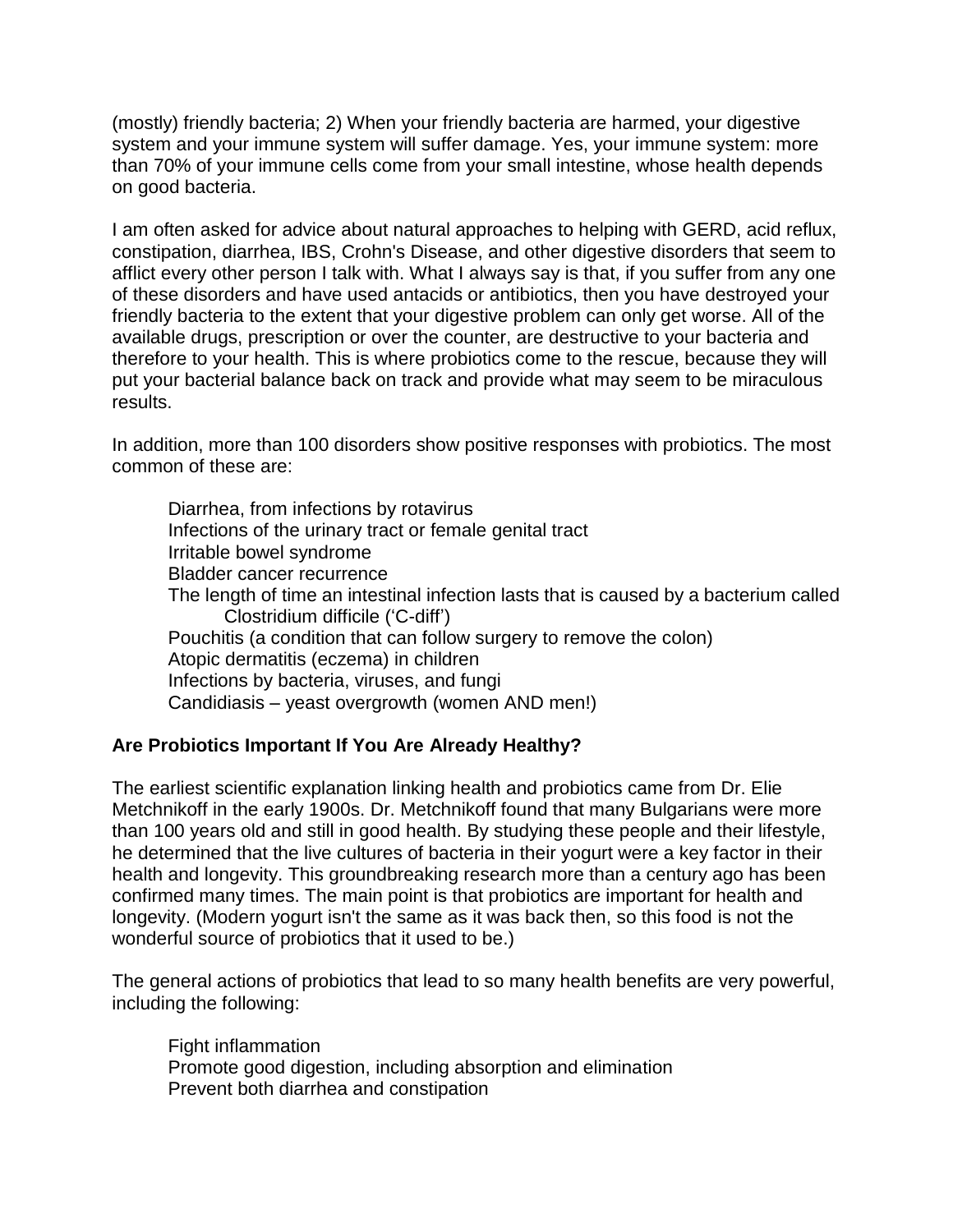Protect the delicate lining of the intestines Support healthy immune function Provide resistance to infection Assist in the production and absorption of vitamins

#### **The Plague of Systemic Yeast Infections**

Yeast overgrowth occurs commonly in men AND women, and it may be the single most destructive kind of infection ever discovered, based on the variety of ailments attributed to it and on its widespread occurrence. When your friendly bacteria are not healthy enough to keep yeast in check, you will develop candidiasis that may be accompanied by any of a dizzying array of symptoms that are associated with it. Just a few of the symptoms that are linked to candidiasis include:

**Depression** Anxiety Irritability Fatigue **Heartburn** Bloating **Constipation** Mental fog Allergies **Migraines** Acne Rheumatoid arthritis Lupus Multiple sclerosis Type 1 diabetes **Cancer** Cardiovascular disease

#### **Benefits of Eating Bacteria**

Just the few comments I"ve made so far make it crystal clear that daily supplements with probiotics are a foundation for good health. Scientific research continues to discover the health benefits of good bacteria because so many medical conditions are now linked to the poor health of our normal intestinal bacteria. Indeed, we now know that friendly bacteria - our "good bugs" - are not merely good for your health, they are absolutely required for it. Indeed, our bacteria are constantly doing battle on our behalf against infectious bacteria and other, not-so-friendly microbes such as yeasts. You can imagine it as a war zone, where you depend on a strong and vigorous army of microscopic soldiers to keep you healthy. Scientific research is very clear that, without a healthy microbial army, you would probably be chronically sick.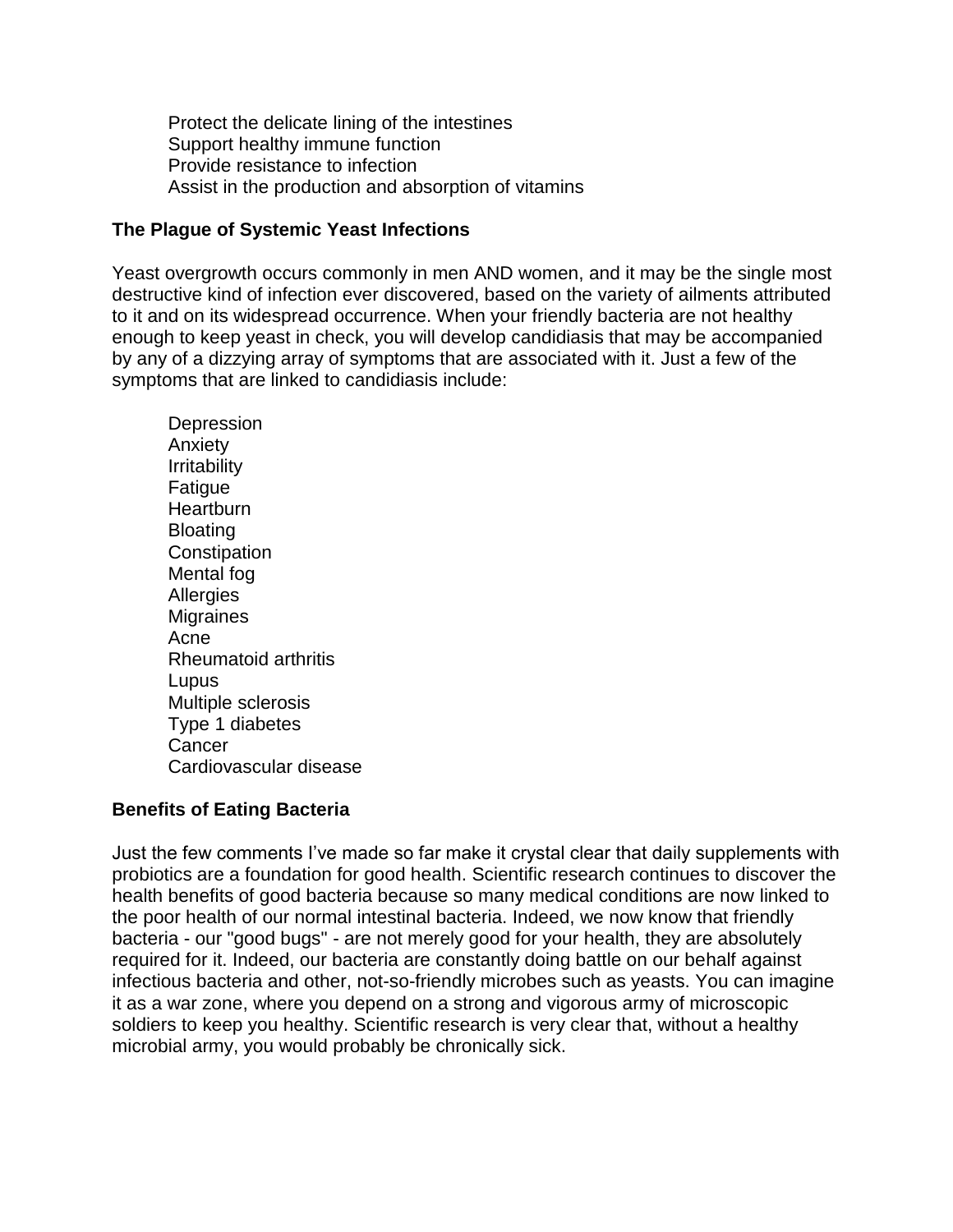#### **How Are You Destroying Your Friendly Bacteria?**

Even if you have a healthy lifestyle, the dangers to your friendly bacteria are all around you. It should come as no surprise that we are surrounded by synthetic chemicals and processed foods that people were not exposed to as little as a century ago. Conservative estimates are that more than 80,000 chemicals have been introduced into our environment since then. We are sensitive to them, in part, because our bacteria are harmed by them. A short list of the kinds of chemicals that are harmful to our normal microflora includes the following:

Antacids and antibiotics (these are the most harmful of all) Food additives (colorings, "natural flavors") Preservatives Chlorinated and fluoridated water **Herbicides Hormones** Oral contraceptives Pesticides Refined carbohydrates, especially sugar **Steroids** Artificial sweeteners Air pollution Household cleaners Toxic metals

The health of our normal intestinal bacteria is continually challenged by these and newer chemicals that appear constantly in our foods, new buildings, clothing, cars, and just about everywhere that we live and breathe. It would be nearly impossible to avoid these toxins, so our best strategy is to maintain a healthy population of friendly bacteria by daily supplementation with probiotics.

#### **Choosing Good Probiotics**

Only two obvious criteria are important for picking a good product: 1) Potency (number of bacterial colonies per dose); and, Diversity (number of different strains of bacteria per dose). Lots of products on the market fall way short of these criteria. In my search for a top probiotic several years ago, I came across a number of excellent brands. The best of the best are available at Doctors Nutrition Center here:

#### [Probiotics at DoctorsNutritionCenter.com](http://doctorsnutritioncenter.com/shop/category/probiotics/)

Even though this is what I recommend here, if you spend some time perusing your local nutrition store, you can find other excellent products as well.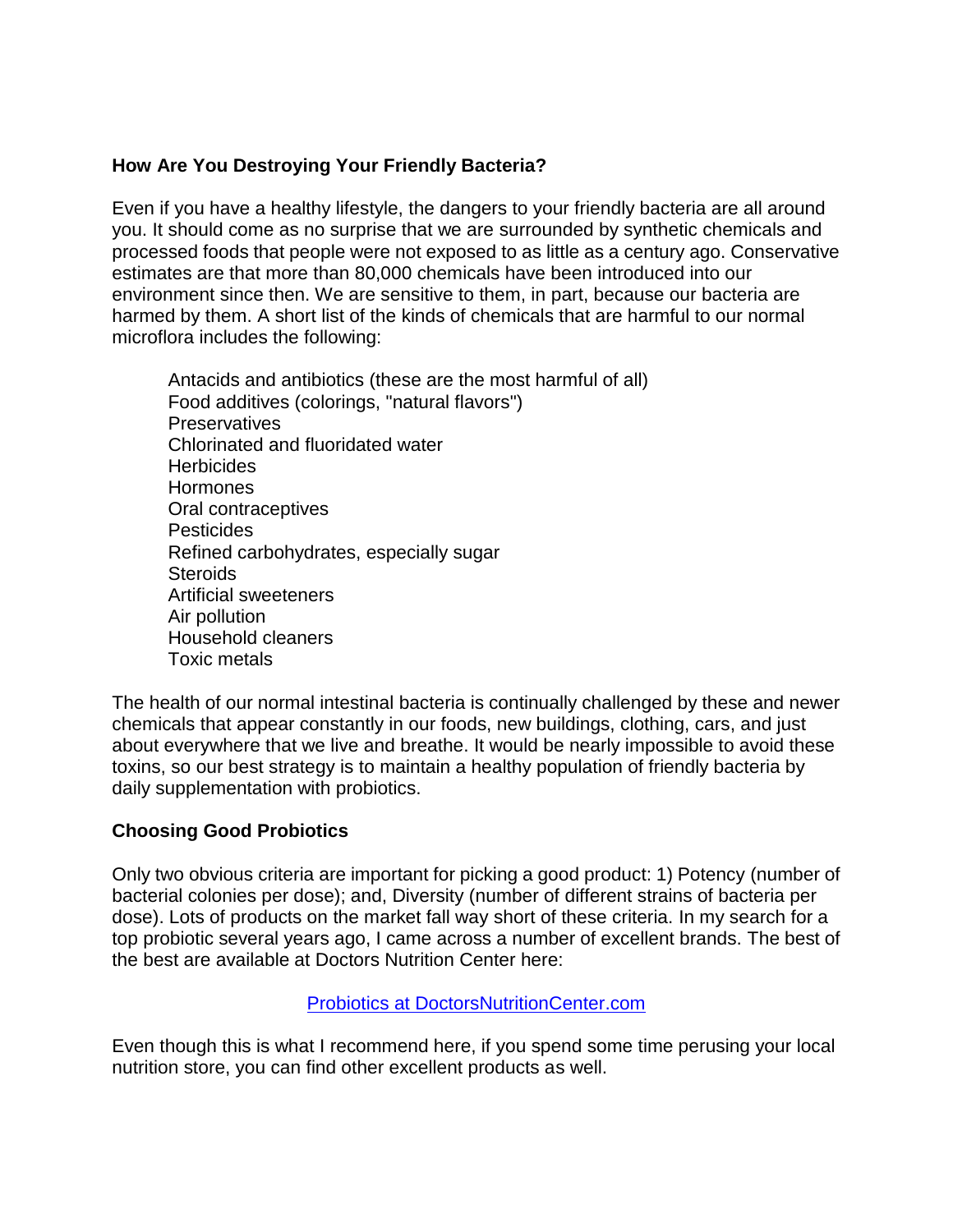# Pillar Three - Enzymes

The topic of enzymes has led to more confusion than any of the other Five Pillars. It is almost comical to read the wide variety of definitions and properties ascribed to enzymes from supposed experts. So here is my chance to set the record straight, from my perspective as a research biochemist who has worked with enzymes for many years.

#### **What Exactly Are Enzymes?**

With rare exception, an enzyme is a protein comprised of a chain of amino acids, whose activity may depend on one or more ionic mineral cofactors (e.g., iron, copper, selenium, sulfur, zinc) and one or more coenzymes (e.g., certain B vitamins, SAMe, NADH) . The role of enzymes is to speed up biochemical reactions to be millions of times faster than they would otherwise occur without enzymes. This means that enzymes are biocatalysts. Without enzymes, biochemical reactions would be too slow for life to exist as we know it.

Enzymes are characterized and classified based on the types of reactions that they catalyze. For example, enzymes called amylases catalyze the breakdown of chemical bonds that hold carbohydrates together in the form of starch, and enzymes called DNA polymerases catalyze the synthesis of DNA. The optimal activity of different enzymes may depend on temperature, pH, concentration of starter materials, concentration of products, and many other factors.

A certain amount of silliness pervades the supplement industry about enzymes. One example is that enzymes are alive in whole foods. They are not. Enzymes have no life at all. They are biochemicals that are active or inactive, that is all.

#### **What Kinds of Enzyme Supplements are Important?**

Two categories of enzymes become increasingly important as we age and as we develop health disorders that appear to be due to enzyme deficiencies. One category is digestive enzymes and the other is systemic enzymes. Each of these requires a little explanation to understand their importance as key supplements and their role as one of the Five Pillars of Basic Nutrition.

#### **Digestive Enzymes**

Digestive problems are so rampant in modern society that one of the biggest sub-industries in human health is digestive aids, mostly antacids. Unfortunately, this industry fails to address the causes of poor digestion and even makes them worse. Only three easily correctable imbalances are at the core of almost all digestive problems: too little stomach acid, damaged microflora (recall Pillar Two - Probiotics), and digestive enzyme insufficiency.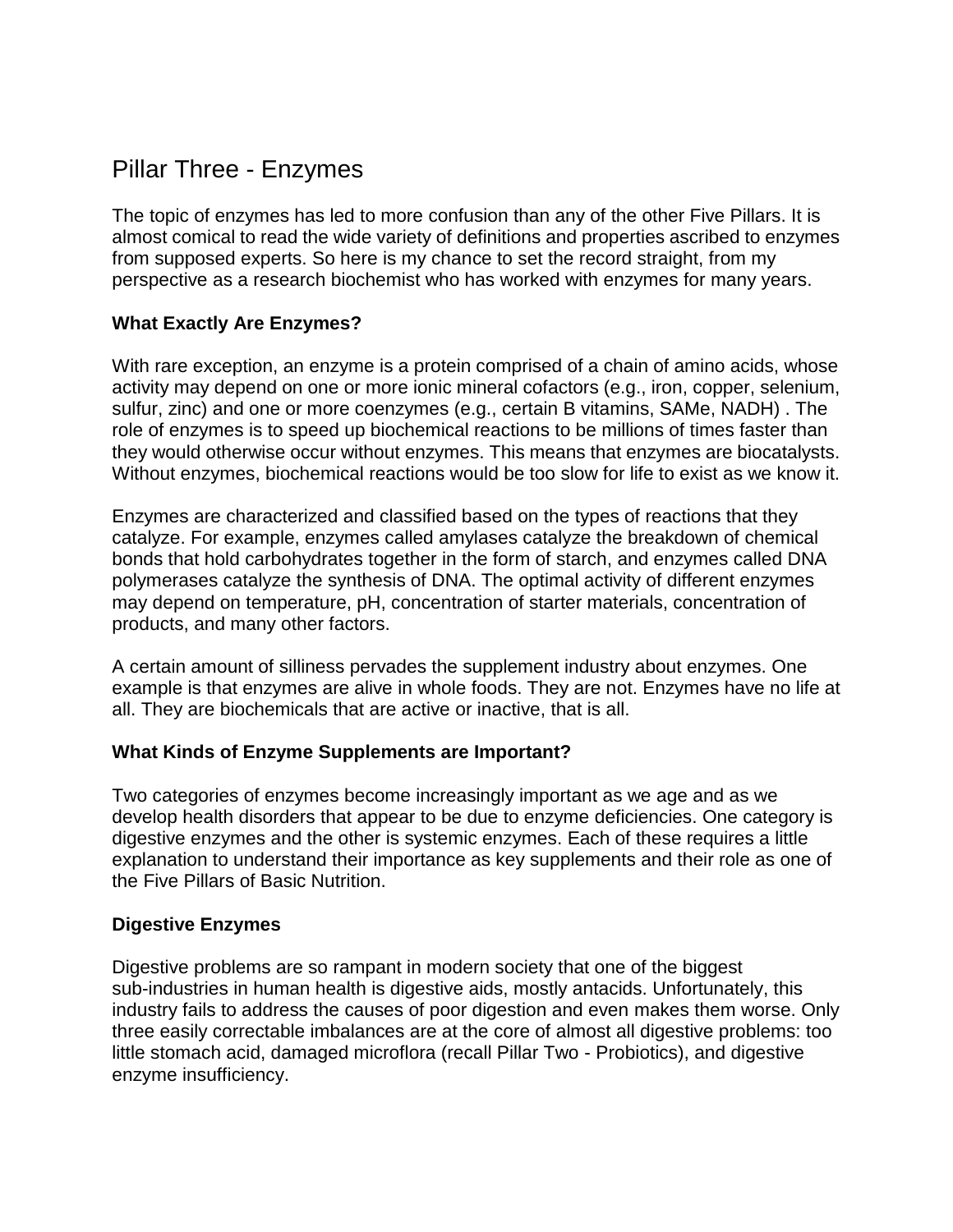Low levels of enzymes can lead to poor digestion, occasional acid indigestion or heartburn, deficiencies in essential vitamins and minerals, and low vitality. However, all digestive enzymes are not the same. Most enzyme products work only in the stomach, even though almost all carbohydrate and fat digestion happens in the small intestine.

For this reason, the best product that I have found that completely addresses the digestion of all food groups in the appropriate part of the GI tract is Digestive Enzymes Ultra by Pure Encapsulations. The mixture of enzymes in this complex are pH-stable and help break down food in both the stomach and the small intestine for dual-action digestion and absorption of proteins, fats, and carbohydrates. In addition, this unique formula replaces animal pancreatin with safe, all-vegetarian enzymes.

#### [Digestive Enzymes Ultra](http://doctorsnutritioncenter.com/shop/digestive-enzymes-ultra-pure-encapsulations/) by Pure Encapsulations

This isn"t the only excellent digestive enzyme product on the market. You can find other high quality enzyme supplements by taking a look at the ingredients in Digestive Enzymes Ultra and looking for the same ingredients in the same dosages in other products.

#### **Systemic Enzymes**

Here is a crucial observation that has been at the foundation of research on systemic enzymes for more than 50 years: When you take certain enzymes in the absence of food, they pass through the walls of your digestive system and into your bloodstream. They are called systemic enzymes because they work throughout your body's systems, not for digestion in the GI tract like digestive enzymes.

Two major consequences of systemic enzymes, which qualify them as a must-have component of the Five Pillars of Nutrition, are:

They seek and destroy renegade molecules that cause bodily harm, particularly a type of protein called fibrin They provide a system-wide anti-inflammatory activity

#### **Problems With Too Much Fibrin**

Fibrin is an important protein that plays a role in building the tissues and organs throughout your body, including repairing tissues (e.g., scars). Your body is supposed to build fibrin wherever it is needed, either to replace tissues that die off and recycle or to repair tissues that become damaged. Fibrin, however, often continues to grow beyond what is needed, until it becomes so excessive that it causes a disorder called fibrosis.

Fibrosis occurs when your normal fibrin-control enzymes become deficient, which begins at about age 25. Fibrosis shows up in numerous clinical conditions, including the following short list of examples: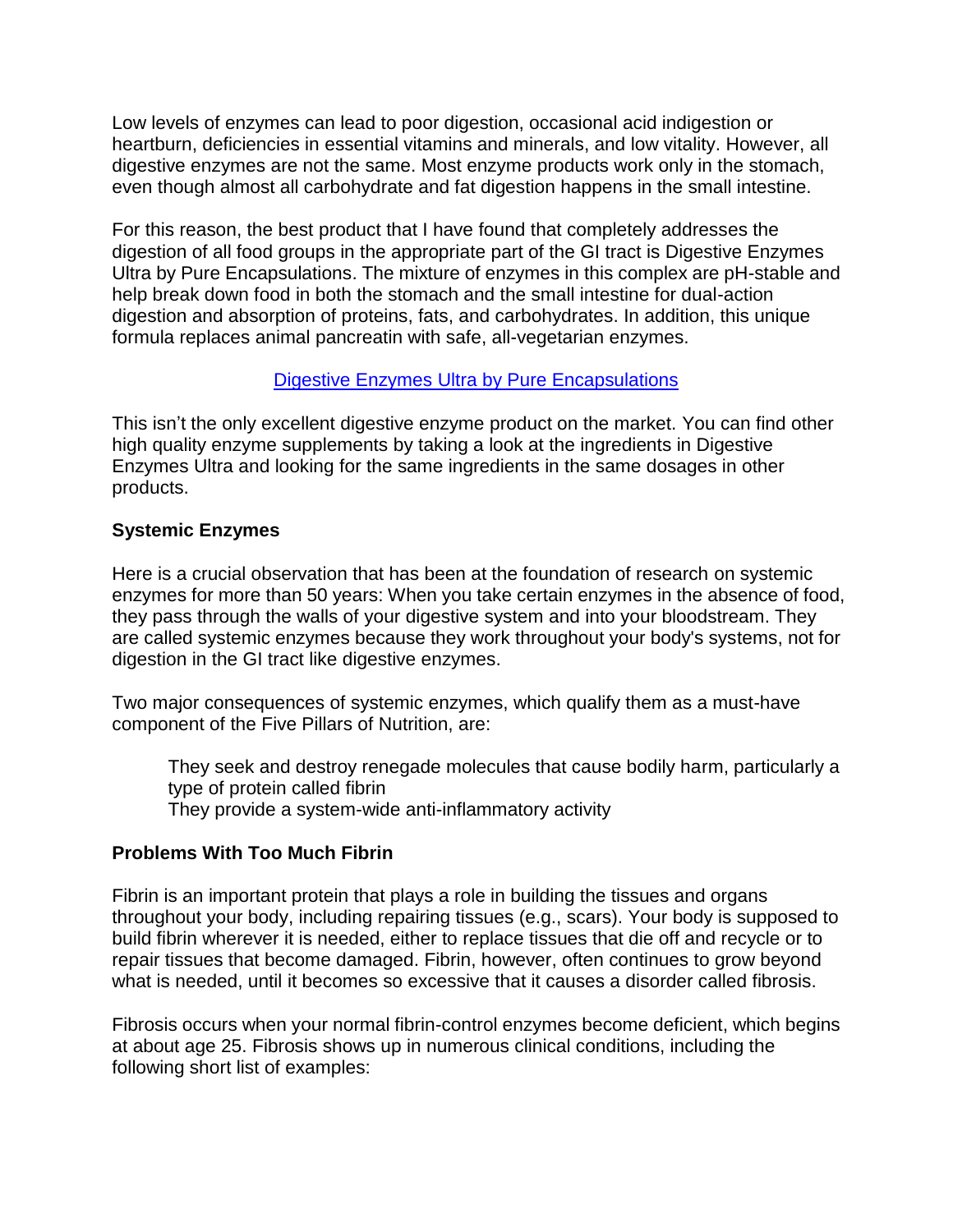High blood pressure (fibrosis in kidneys) Fibrocystic breast disease Uterine fibroids Ovarian cysts Endometriosis Excessive scarring (especially after abdominal surgery) Fibromyalgia Breast implant encapsulation Arterial plaque and blockage (i.e., accelerated cardiovascular disease) Post-workout inflexibility and loss of strength Sports injury and other physical traumas Penile shrinkage Hardening and failure of organs (i.e., internal aging) ...and many more

One of the early indicators of fibrosis is the size and inflexibility of scars. When you cut yourself before age 25, new scars are soft, flexible, and small. As you age, new scars become larger, harder, and often more inflamed-looking than they used to. Although this and other consequences of aging derive from fibrosis, the excess accumulation of fibrin can be stopped and even reversed by systemic enzyme supplements.

#### **Fibrin Digesting Enzymes**

Since fibrin is a protein, enzymes that digest it are classified as proteases, or protein-digesting enzymes. In particular, proteases that destroy fibrin are called fibrinolytic enzymes. So the key characteristic for selecting high quality fibrinolytic enzyme supplements is simply their ability to breakdown fibrin. Biochemists have even come up with a special unit of measure, called Fibrinolytic Units (FU), for evaluating this class of enzymes.

#### **Anti-Aging Bonus**

Fibrosis causes organs to shrink, harden, and fail. This just means that organs that get filled with too much fibrin will simply stop working. Fibrinolytic enzymes, however, reverse fibrosis and therefore restore organs to their youthful size and flexibility. In my opinion, all of the anti-aging supplements that I have ever heard of can be put together in one pot and still not equal the anti-aging benefits of systemic enzymes.

#### **Systemic Enzymes vs. Cardiovascular Disease**

Clogging of arteries begins only after the inside of an arterial wall becomes damaged and attracts attention from your fibrin repair system. Damage is caused by inflammation, fibrin builds the repair tissue, and then fibrin continues to accumulate in excessive amounts until other components in the bloodstream (primarily fatty substances and calcium) start to stick to it and cause blockage. Cholesterol gets the blame for this process, although the whole problem starts with inflammation and excessive fibrin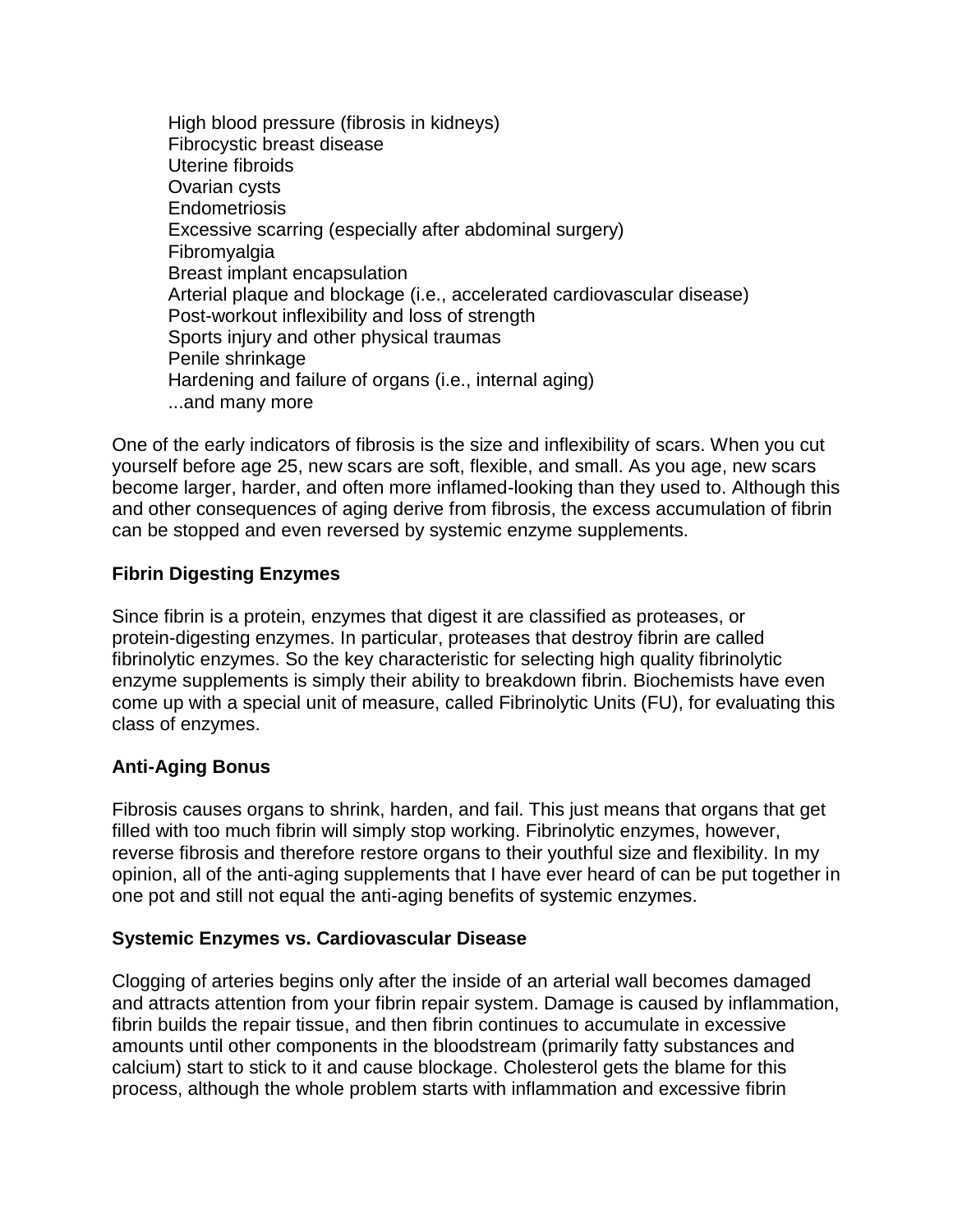buildup.

Fibrin also accumulates on the membranes of blood cells, which leads to cells sticking to one another. This process leads to blood aggregation that eventually forms large enough clumps to be called clots. Systemic enzymes break up clots and prevent others from forming. Indeed, such activity is so powerful that anyone taking Coumadin or other blood thinners has to be extremely careful and work under the guidance of a good physician when taking systemic enzyme supplements.

#### **Inflammation**

The bonus from some fibrinolytic enzymes is that they also have a built-in anti-inflammatory action. This means that such fibrinolytic enzymes as nattokinase and serrapeptase not only restore the free flow of the bloodstream, they also reduce the inflammation that caused blockage and clotting in the first place.

#### **Which Supplements Are the Best?**

As I mentioned, one of the key features for determining product quality is enzyme activity (FUs). Another is choosing the right enzyme according to backing by scientific research.

At this time, after much personal researching and surveying of the scientific literature, I have found what I believe is the best products available. It is called NSK-SD (nattokinase) by Pure Encapsulations (you can tell by now that this is just about my favorite supplement manufacturer, right?) and Trevinol ES by Landis Revin. These products offer the most powerful daily dose of fibrinolytic activity.

[Systemic Enzymes at DoctorsNutritionCenter.com](http://doctorsnutritioncenter.com/shop/category/enzymes/)

# Pillar Four - Essential Fatty Acids

Let's clear up a little confusion that permeates the supplement industry: *What is meant by essential?* The correct meaning has become very difficult to find out among all the hot air on the internet, in nutrition stores, and in advertising. However, it is and always has been the following:

If you need it for basic life processes and your body doesn't make it from scratch, you must get it in your diet. That is what is meant by essential.

The most widely known essential nutrient might be vitamin C. Other essential nutrients include eight of the 20 standard amino acids, virtually all minerals, and essential fatty acids (EFAs). The latter include the two main families of EFAs: the omega-3s and the omega-6s. They were originally designated as Vitamin F when they were discovered in 1923 to be essential nutrients.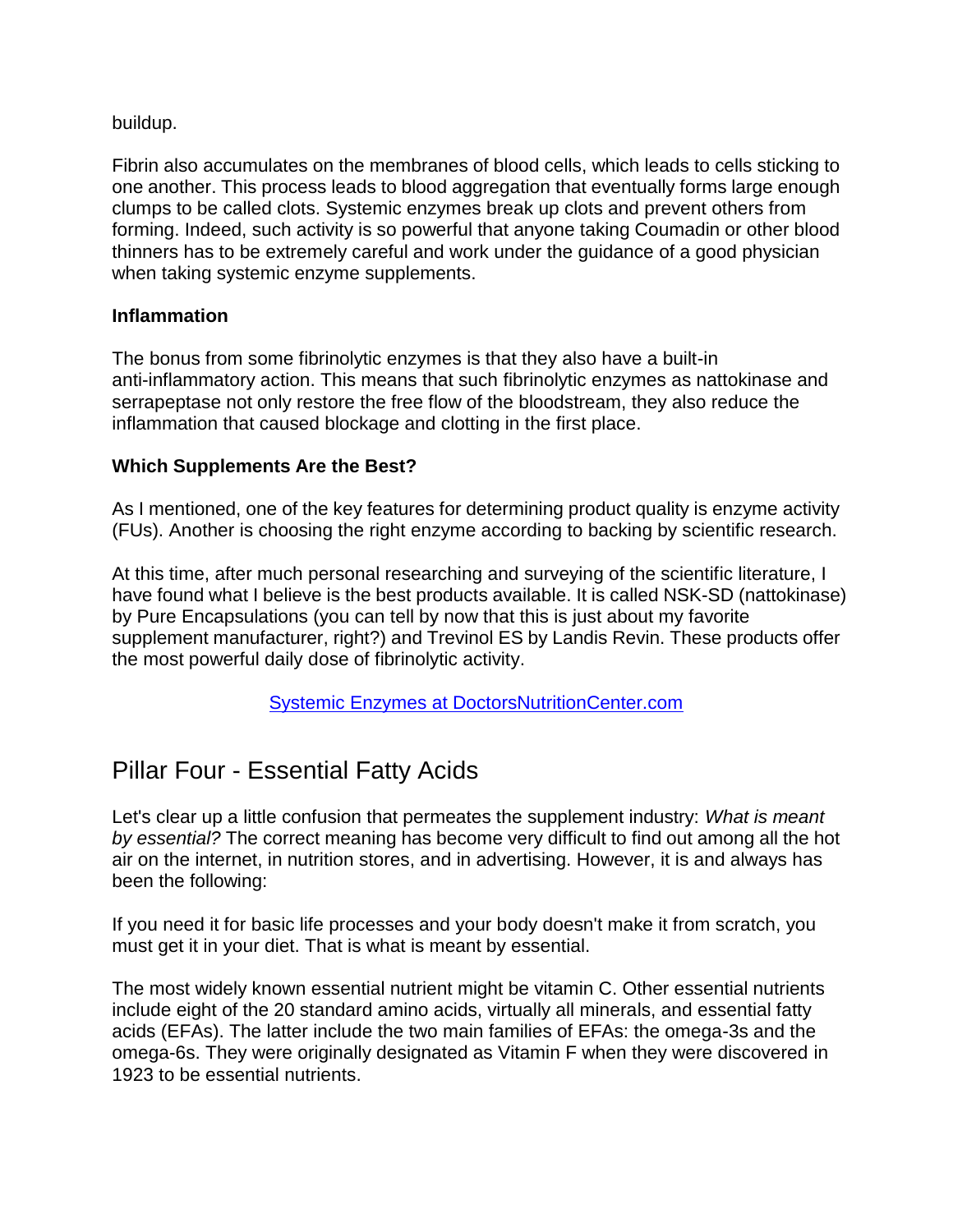Please note that EFAs constitute a very complicated topic that has attracted lots of contradictory advice, entailing many experts who offer opposing views and a dizzying array of supplements with all kinds of biochemical notation and abbreviations. As a trained biochemist, even I find the subject of EFAs to be very challenging to sort out for choosing my own supplements. So I'm going to start at the top by telling you what to expect from EFAs. First off, every cell membrane in your body contains fatty acids that enable each cell to control what comes into it and what goes out of it. Fatty acids in cell membranes depend on EFAs in the diet.

Second, many EFAs are very powerful anti-inflammatories. Indeed, they can be compared favorably with Ibuprofen, Tylenol, Motrin, and other non-steroidal anti-inflammatory drugs. The right EFAs in the right amounts are even known to reduce and eliminate the pain of arthritis and lower back pain, which are two of the most difficult and chronic pain problems among people today.

#### **Overall Importance of Essential Fatty Acids**

As a general indicator of how important EFAs are, a quick survey lists more than 8,700 research articles on EFAs published since 1976 in our federal medical database, PubMed. There too many to include in one place, so I've chosen a short list below of the main disorders that can be helped with supplemental EFAs.

Heart disease Cancer, Type 2 diabetes **Arthritis Obesity** PMS **Allergies** Asthma Skin conditions Fatigue Yeast and fungal infections **Addictions** Certain types of mental illness

It goes without saying that you can enjoy optimum benefits from the healing power of EFAs against these and other disorders as a preventive measure rather than as a treatment. That is why I include EFAs as one of the Five Pillars of Basic Nutrition. Plenty has been said about the deficiencies of our modern diet, and one of those deficiencies is in EFAs. The next question is, therefore, which kinds of EFAs are the best as a general supplement? Or, what omega-3 and omega-6 fatty acids should be included in your diet, and in what quantities and proportions?

The modern western diet includes an average ratio of omega-6 to omega-3 fatty acids of about 10 to 1, or even as high as 20 to 1. This is *WAY* too much omega-6, and the result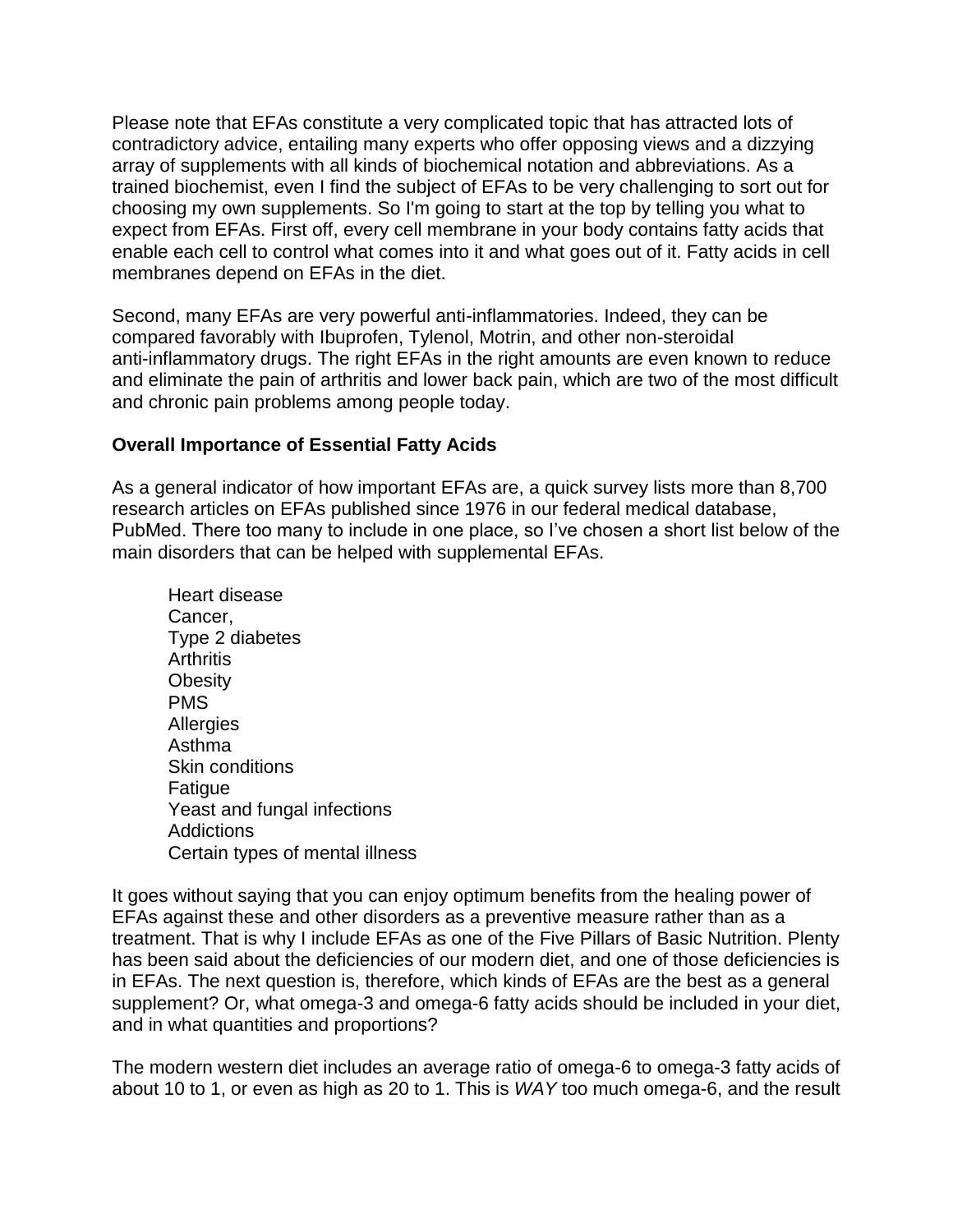is that the role of these oils in causing inflammation turns against you. The imbalance is caused by an over abundance of vegetable oils in the diet, which are high in omega-6 fatty acids, and the nearly complete depletion of omega-3 fatty acids in meat from grain-fed animals. (The latter phenomenon began in the 1960s when the diet of domestic animals changed from grass to grains.) This just means that your diet undoubtedly has too much omega-6, and your body suffers too much inflammation because of it. The natural ratio of these two should be closer to the neighborhood of 2 to 1 or less. Some even advocate a 1 to 1 ratio.

The most common omega-6 fatty acid in supplements is linoleic acid. Most dietary recommendations suggest an intake of omega-6 fatty acids to be 1-3% of total calories, increasing to 3-6% during pregnancy and lactation. Your goal is to match this intake with the right amount of omega-3 fatty acids such as linolenic acid from seed oils or from EPA and DHA in fish oils. You may also include GLA, an omega-3 from evening primrose and borage oil.

By the way, omega-9 fatty acids are not essential in humans, because we generally have the right enzymes for their synthesis from other fatty acids. However, dietary omega-9 is important for older people or people with liver problems who do not make omega-9 fast enough. That is why you see some products that contain omega-3-6-9 blends.

#### **Recommendations**

Now that you have the basics about the crucial need for EFAs, let me emphasize that the exact ratio and quantity needed among different people will vary, depending on health, age, immune status, and other health factors. For example, the total of 4,000 milligrams per day of EFAs is a maintenance dose. An intake of 10,000 to 15,000 milligrams per day is important for weight loss and major problems with lower back pain.

The first recommendation is to cut out standard vegetable oils. Corn oil, canola oil, cottonseed oil, and soybean oil are the main culprits because they are so common. The challenge is to find processed foods that do not contain these oils.

When cooking, it is much better to use olive oil or coconut oil than any of the above listed ones.

When supplementing, the best essential oils to look for are those that offer a good dose of the two most important dietary omega-3s, EPA and DHA. These are most prevalent in fish oils. When considering a fish oil supplement, the best choices are from sources that are as low as possible in the food chain, to minimize any chance of mercury or PCB contamination. These include such small fish as sardines and anchovies, which are the source of oils for [EPA/DHA Essentials by Pure Encapsulations.](http://doctorsnutritioncenter.com/shop/epa-dha-essentials-1000-mg-pure-encapsulations/)

Tiny krill are also a great source of these low-on-the-food-chain oils – see [Krill-plex by](http://doctorsnutritioncenter.com/shop/krill-plex-pure-encapsulations/)  [Pure Encapsulations.](http://doctorsnutritioncenter.com/shop/krill-plex-pure-encapsulations/)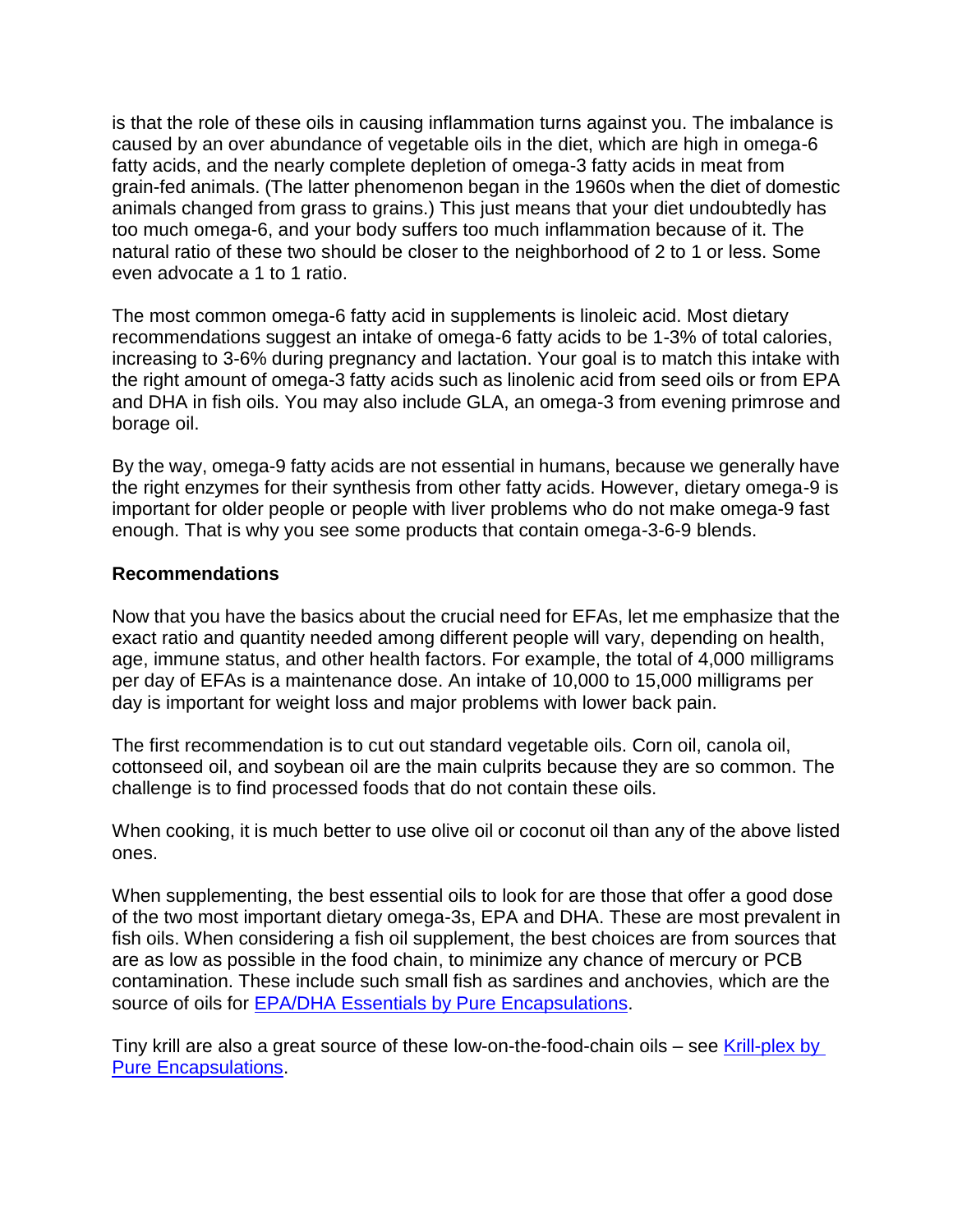Finally, as low as you can go on the food chain for EPA and DHA are vegetarian sources – i.e., the algae that fish eat in the first place. Few companies take the trouble to offer vegetarian EPA/DHA products. Take a look at this one as an excellent example: [EPA/DHA Vegetarian by Pure Encapsulations.](http://doctorsnutritioncenter.com/shop/epa-dha-vegetarian-pure-encapsulations/)

These are the best essential fatty acid (EFA) sources that I know of. Indeed, the one that my family takes is the EPA/DHA Essentials.

#### **EFAs Against Pain**

Let me reiterate what I said above, which is phenomenal:

*...many EFAs are very powerful anti-inflammatories. Indeed, they can be compared favorably with Ibuprofen, Tylenol, Motrin, and other non-steroidal anti-inflammatory drugs. The right EFAs in the right amounts are even known to reduce and eliminate the pain of arthritis and lower back pain, which are two of the most difficult and chronic problems among people today.* 

The key is dosage. Normal daily intakes of EFAs range between 2000 to 4000 mg. However, research on pain management, arthritis, and general inflammation shows benefits from dosages up to 10,000 to 12,000 mg per day.

Your best strategies for selecting EFAs entail selecting products from good companies that do not sell cheap products. In fact, cheap products are often dangerous because they can be rancid (meaning the EFAs are oxidized and highly inflammatory – exactly the opposite of what you want from them) and they have no quality control checks for contaminants such as mercury and PCBs. You can detect rancidity yourself, because rancid fats smell stale. Do not buy EFA products from discount stores, ever.

# Pillar Five - Greens Formulas: Why Are They So Important?

The whole idea of choosing nutrients one, or a few, at a time is quite a challenge just because there are so many to choose from. As explained earlier, you at least must include a multivitamin-multimineral supplement, probiotics, enzymes, and essential fatty acids. What about antioxidants, immune support, minor minerals, and so many other categories that your head swims just sorting them out? This where it would be great if you could have a salad every day, made from vegetables that were grown like they were in the 1950s. It is too challenging to get a daily 1950s salad these days, unless you grow all your own produce.This is where greens formulas are important for daily supplementation.

Fruits and vegetables and other foods are supposed to be your saving grace for daily nutrition and basic health. The first four pillars of basic nutrition fill in gaps in what you eat. After all, the whole notion of vitamin and other supplements is still a relatively new concept in human history. In the good old days the attitude was, as Hippocrates, the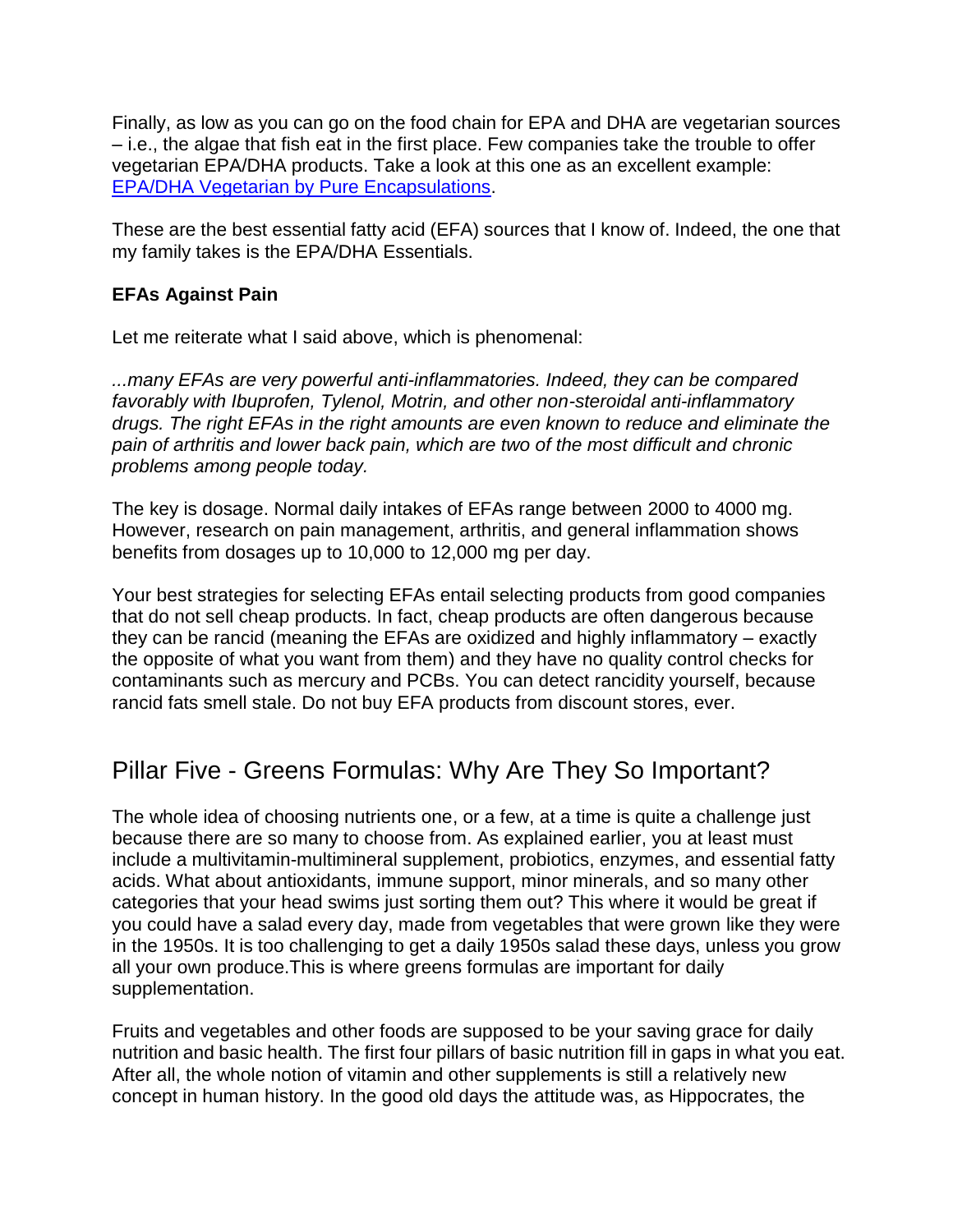'Father of Medicine', is credited with saying in 432 B.C., "Let thy food be thy medicine and thy medicine be thy food."

#### **The Realities of Modern Day Food**

Ideally, nutrient rich foods would be sufficient. However, nutritionists keep upping the ante on what you need. It stands now at eleven servings of fruits and vegetables daily. Eleven! Here's a clue as to why this number is growing: You will never get enough nutrition from mass produced fruits and vegetables, no matter how many servings you eat every day. You simply could not eat enough food! Food simply is not good enough to be your sole source of nutrition. This is especially true when you don't even consume the recommended servings of fruits and veggies. And who does that anyway?

This is where greens formulas come to the rescue. In fact, you can think of greens formulas as perhaps the first and most important pillar of basic nutrition. This is because they are such a great source for hundreds of nutrients that you won't get from any other kind of supplement. The nutrition from any vegetable, in concentrated form, would be a bonus to your food. Now imagine how good the concentrated forms of dozens of foods would be. This is what a good greens formula provides. You can, indeed, have the equivalent of a 1950s salad, and much more, in a good greens formula.

#### **What to Look for in a Good Greens Formula**

Think of greens formulas as a great source for thousands of ingredients in several concentrates, usually including special bonus ingredients for boosting one or another components of your health. You can find gazillions of greens formulas, none of which have the same mixture. What they all have in common is concentrates, either in powder form or in tablet form. They all also have a serving size of several grams, either as a scoop of a powder or as a handful of tablets that are equivalent to 8-10 servings of fruits and vegetables. No greens formula is going to be a simple pill a day, unless that pill is the size of a golf ball.

The topic of greens formulas could fill a book, so I am going to just give you a couple of pointers on what to look for. Then I"ll simply point you to a short list of formulas that have the most robust list of ingredients that I have found.

The two main things to look for are: 1) Make sure that a greens formula contains only organic whole plant food; and, 2) Make sure that the ingredients are listed individually so you can see exactly what it contains and how much. This at least gives you a better basis for comparison among different products. You can undoubtedly find many formulas that meet these criteria. The ones that I recommend are available here:

[Greens Formulas at DoctorsNutritionCenter.com](http://doctorsnutritioncenter.com/shop/category/greens-formulas/)

Of course, I am sure that price is also an important consideration. Keep in mind, though,